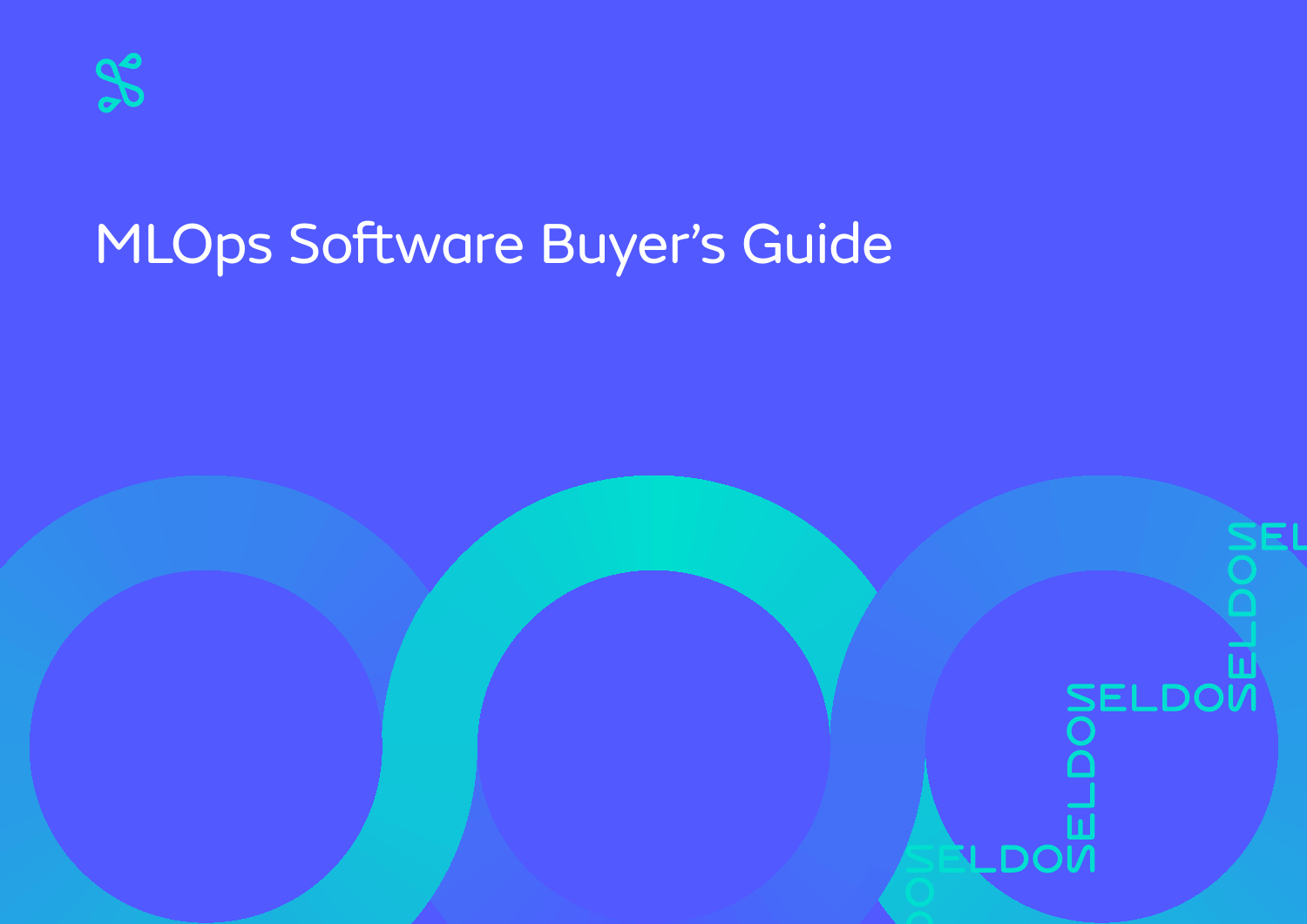# **Contents**

| What is MLOps, why is it<br>needed, and why now?      | <b>Unlocking business</b><br>potential | Optimising m         |
|-------------------------------------------------------|----------------------------------------|----------------------|
|                                                       |                                        | 09                   |
| 03                                                    | 06                                     |                      |
|                                                       |                                        | Understandin         |
| <b>Bottlenecks limiting</b><br>organisations' machine | <b>Finding the right solution</b>      | 09                   |
| learning                                              | 07                                     |                      |
|                                                       |                                        | <b>Security</b>      |
| 04                                                    | <b>Maturity</b>                        | 10                   |
| <b>Steps of MLOps</b>                                 | 08                                     |                      |
|                                                       |                                        | <b>Best of breed</b> |
| 05                                                    | Managing models as                     | end-to-end           |
|                                                       | you scale                              | 10                   |
|                                                       | 08                                     |                      |

| <b>Optimising models</b>              |
|---------------------------------------|
| 09                                    |
| Understanding models                  |
| 09                                    |
| <b>Security</b>                       |
| 10                                    |
| <b>Best of breed vs</b><br>end-to-end |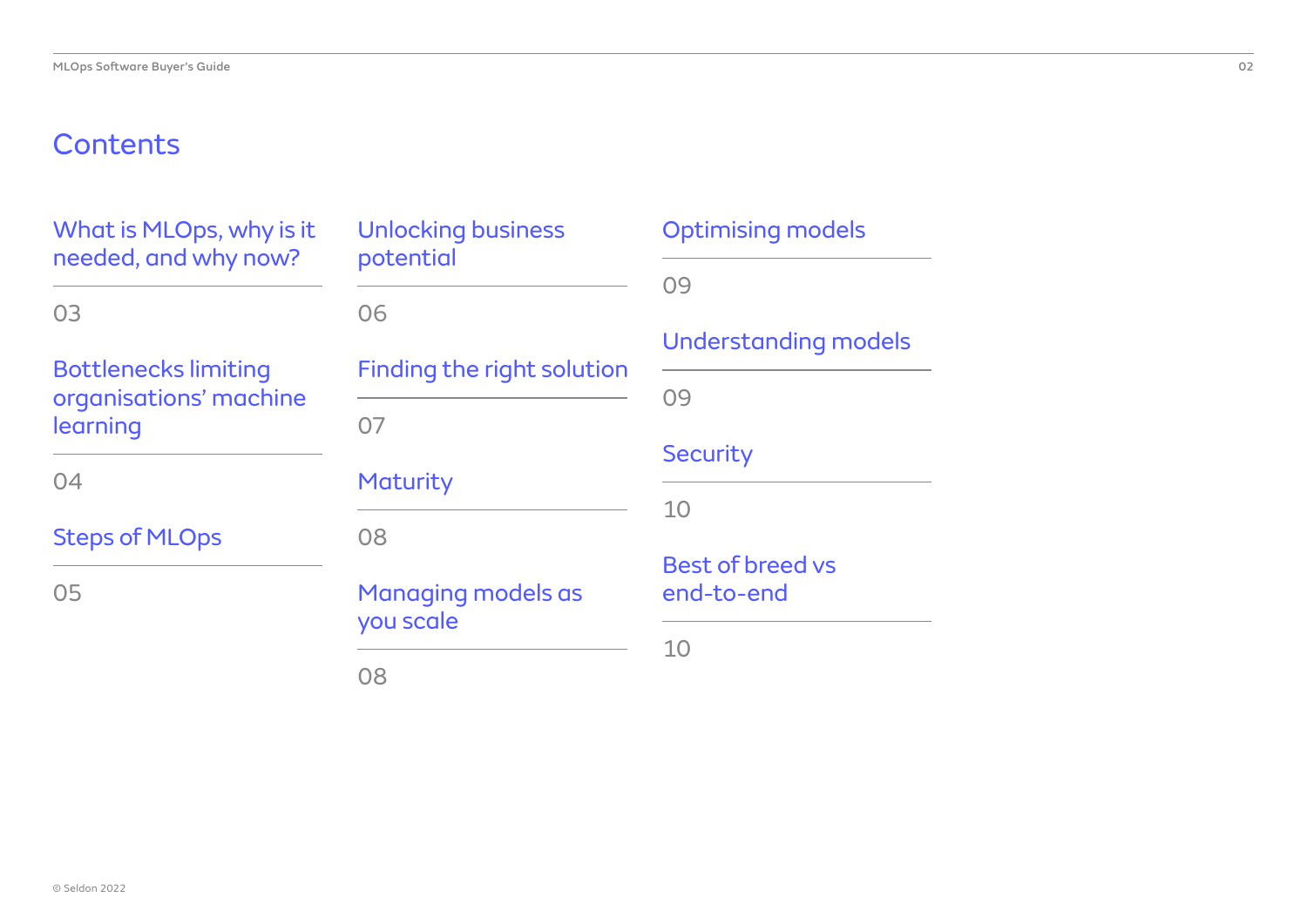### What is MLOps, why is it needed, and why now?

MLOps or Machine Learning Operations is a set of processes and practices that automate and scale the deployment and management of machine learning models in production environments. By bringing DevOps principles to machine learning, it enables a faster development cycle, better quality control, and the ability to respond to changing business requirements.

Moreover, MLOps is much more than model design and development. It also includes data management, model retraining, monitoring of the model and continuous development.

The origins of MLOps goes back to 2015 from the research paper "Hidden Technical Debt in Machine Learning Systems" and since then, there has been no looking back. What began as a broad set of practices has, over time, evolved into an independent approach to machine learning lifecycle management.

As per a 2019 report from MIT, 7 out of 10 executives whose companies have made investments in AI reported a minimal impact of the technology on their business. Why? Because developing machine learning models and putting them into production environments are two completely different things. The cost of poor deployment can lead to risk, not being able to scale, and delays to projects taking months and negatively impacting organisations' top and bottom lines.

Data scientists can create the most effective models for machine learning problems but since they are not dedicated developers, they have limited knowledge of the tools and skills to test, deploy or maintain models. This is where MLOps plays a crucial role.

It facilitates smooth communication and collaboration between operations professionals and data scientists. With MLOps software, it also becomes easier to align models with business and regulatory requirements.

While a few companies have succeeded in generating value with AI, most companies have a hard time with it. MLOps helps companies unlock potential, manage risks, and minimise the bottlenecks associated with machine learning.



03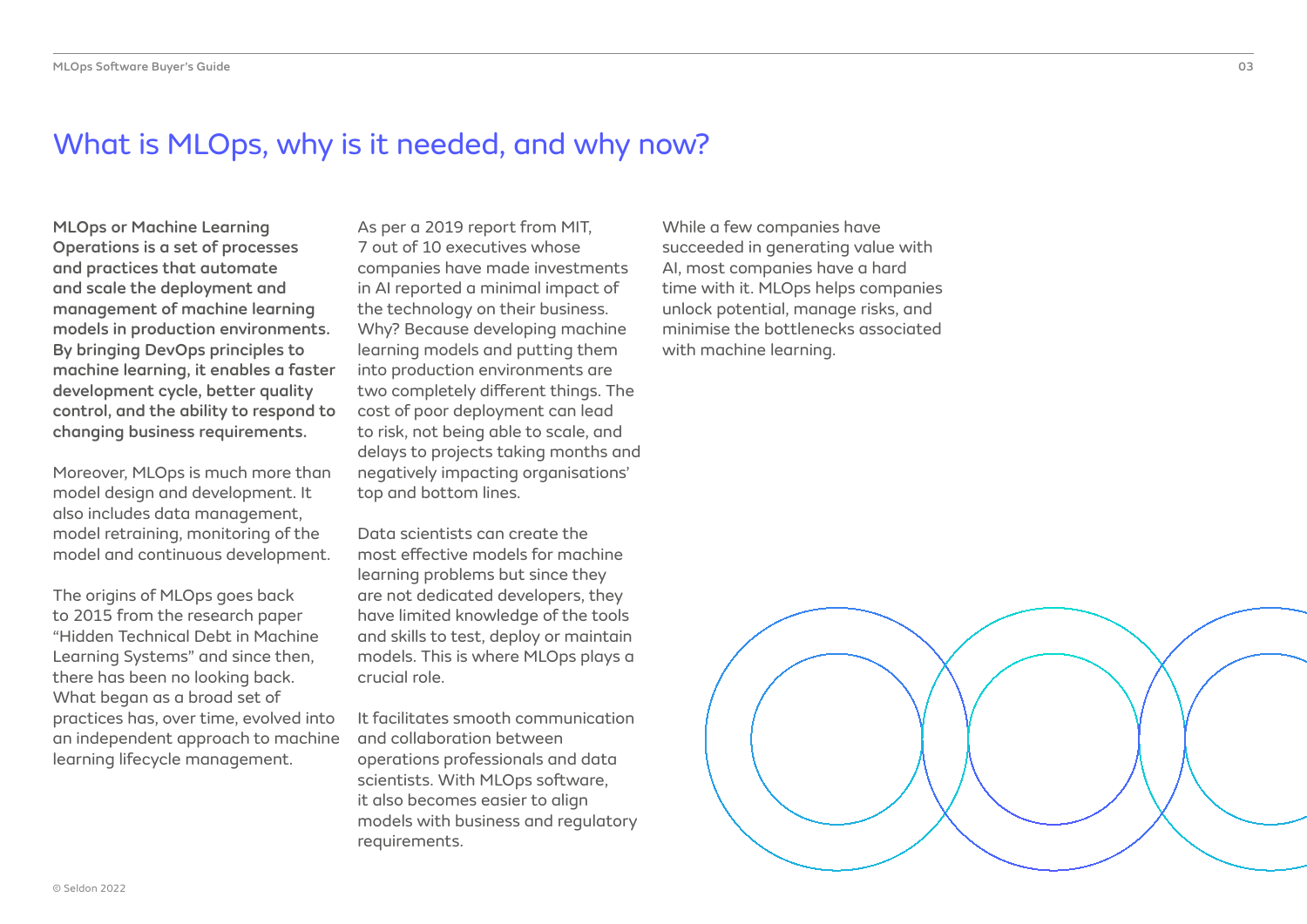### Bottlenecks limiting organisations' machine learning

MLOps software improves the lifecycle of the ML program by automating the pipeline process and reducing the time to production. It's a process in itself with a goal to create continuous development, deployment and improvement of machine learning models.

However, when there are multiple teams and tools or activities, a project or process can become blocked or slowed down in each silo. Various tools are often built for specific tasks and teams, but when a process involves multiple tools that don't communicate with each other or teams that aren't working in a transparent way, this is when projects start to become misaligned and projects delayed.

Even within teams, using multiple tools makes it difficult to get all the information in one place. Each set of information is stuck in its own tool silo. For instance, some tools focus mainly on the deployment of the models, while others on training.

MLOps software helps break down the walls of silos by uniting multiple teams in a single framework. The main objective is to ensure that everyone involved in an MLOps strategy is aligned on the who does what, technology and processes, and has the visibility to collaborate both effectively and efficiently across the machine learning lifecycle.

### **Siloed teams and tools Getting trained models into production**

Every machine learning model is designed with respect to various machine learning platforms, programming languages, and environments.

Many organisations get stuck at the prototype stage and are not able to serve this into production, or if they do, it can take months. Spiralling costs and skills shortages mean that despite an ever increasing number of companies using machine learning, just 1 in 10 machine learning models ever make it into production. It's only when a model is put into production that it starts to generate ROI and provides any value to the business.

One of the most common reasons for this challenge is the difference in skills between data scientists, who build and train the models, and engineers who develop and deploy productionready ML applications. On top of this, it becomes even more difficult to deploy and manage machine learning infrastructures as the organisation evolves and grows.

This is where MLOPs can help by providing standardisation and visibility across ML infrastructure, and the ability to serve models in production at scale. Implementation of standard practices tailored to the ML infrastructure can also help reduce risk.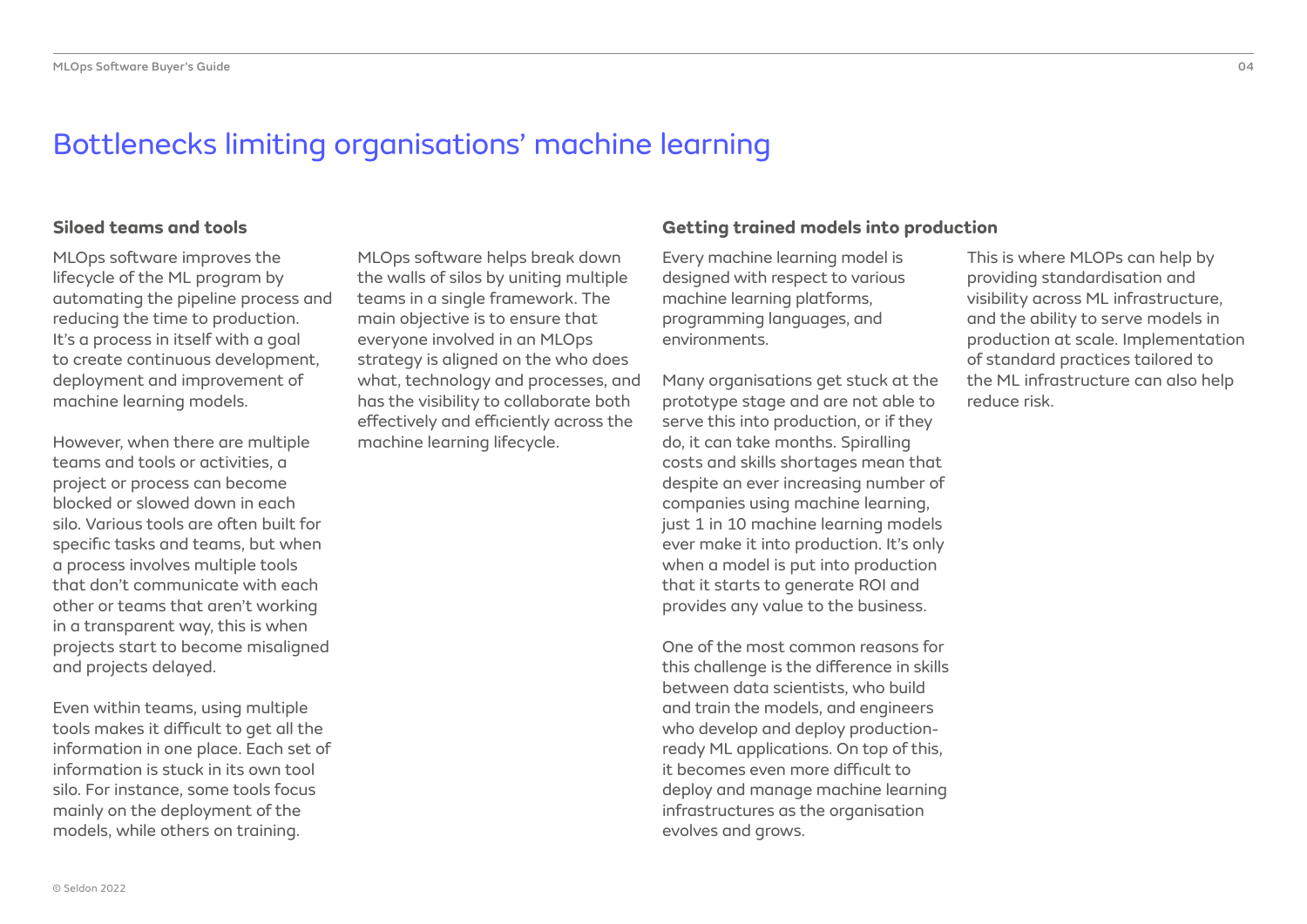# Steps of MLOps

Long deployment pipelines slowed by manual workflows can shrink revenue. It's important to understand that the MLOps process is ongoing with

optimisations, and never necessarily complete. The seven steps of MLOps can be described in this diagram.



#### **1. Definition of the business need**

This is the origin of every machine learning project. It defines the objectives of the project, the success criteria and the teams required for the project like data scientists, data engineers, machine learning engineers, IT executives, etc.

#### **2. Data preparation**

Structured or unstructured, data is the root of any successful model. It is one of the key factors in any ML model.

#### **3. Experiments**

When it comes to MLOps frameworks, this is actually the first step. Data scientists test multiple models, multiple hyper parameters, multiple features.

#### **4. Model validation**

Model validation ensures that there will be no surprises once the model goes live.

### **5. Model deployment**

If successful, model deployment will bring a ROI to the organisation in line with the stated objectives. The success of this step is totally dependent on how clearly you have specified the requirements and elements you need at the time of delivery.

#### **6. Model monitoring**

Monitoring verifies that input data, predictions made by the model and the output data matches with what is expected.

#### **7. Model retraining**

Model retraining is a necessity because model performances will usually decay over time which in turn leads to lower performance.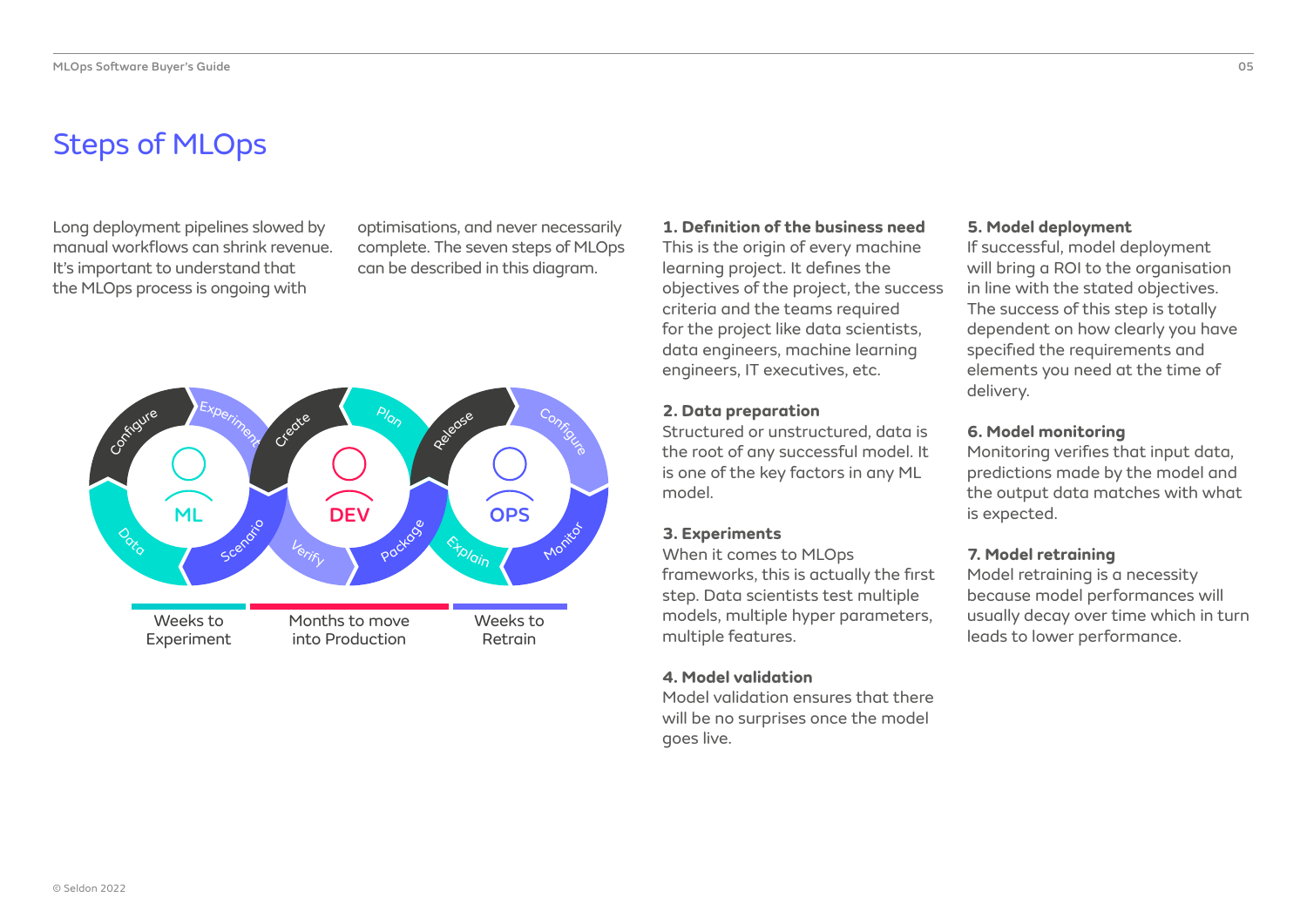### Unlocking business potential

Organisations are trying to efficiently build, serve and manage machine learning models throughout the machine learning lifecycle. Scalability, collaboration, deployment and automation, reproducibility of models, monitoring and management are a few of the benefits teams wish to realise from MLOps software while walking on the path to turn R&D into ROI. Depending upon company size, their MLOps infrastructure can be represented by something as simple as a set of vetted and maintained processes, and use cases will vary by industry.

Among the various positive aspects of MLOps software, the overarching benefits relate to the ability to serve models in production and scale sustainably. With this ability, businesses can accelerate their performance but also future-proof their operation. Other benefits include:

- Breaking down team and solution silos
- Self-service and control over the lifecycle
- Reducing speed to production (standardised method that can be reproduced)
- Democratisation of AI taking models from an R&D team, making predictions useful to people beyond the data science teams. ML can be utilised by the entire business
- Having full data lineage and transparency – being able to track each model back to the data used to train it
- Saves the time required to build your own tools
- Optimised model performance and governance



06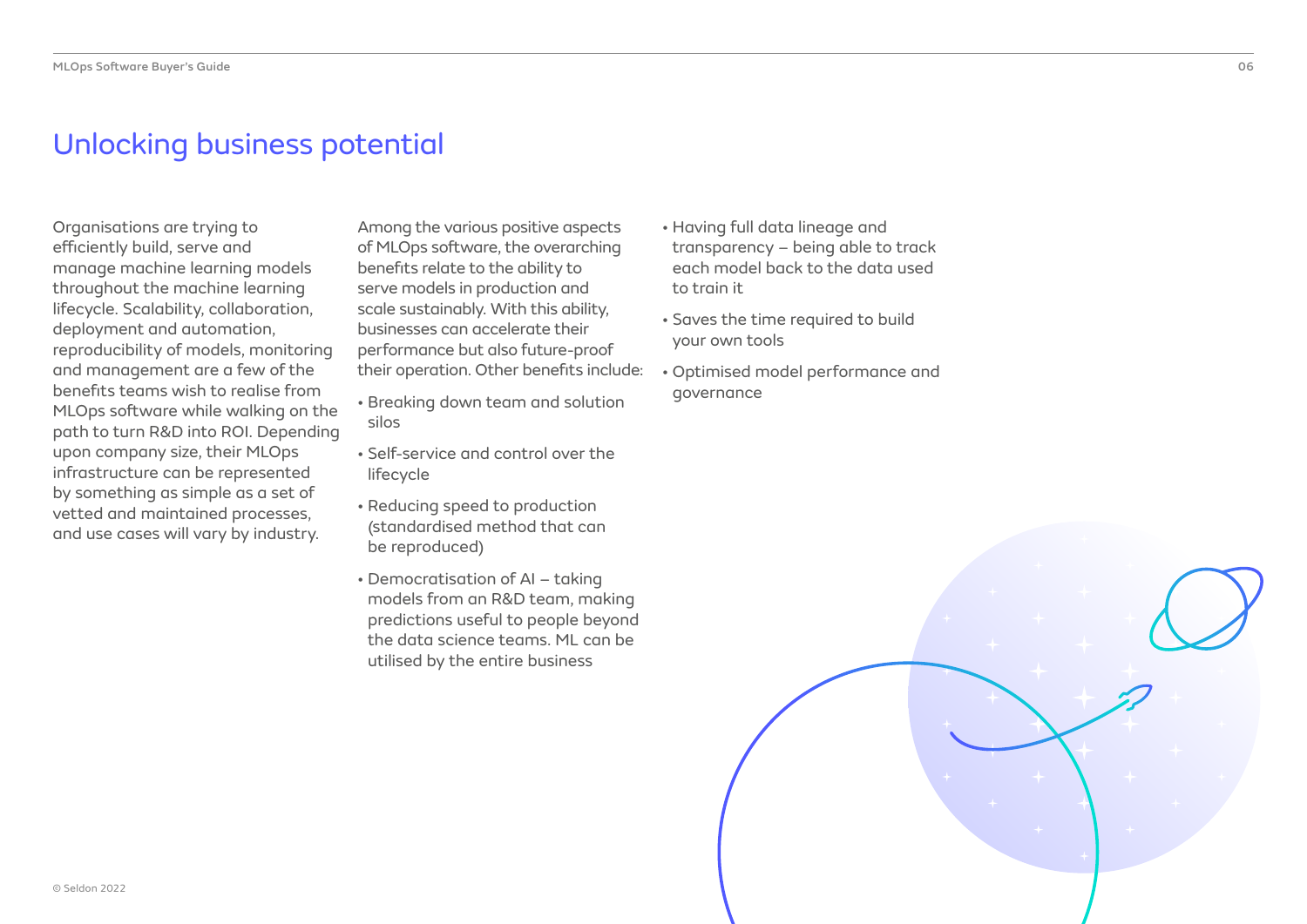### Finding the right solution

There is no one size fits all approach when it comes to choosing the right MLOps software. There are internal and external factors that will influence the questions you ask and decisions you make, including company size, team skills, sophistication, and industry to name a few.

### **Open Source vs Enterprise**

Open source is a term used to describe software for which the original source code is made freely available. The public is allowed to copy, modify and redistribute the source code without paying any royalty or fee. Enterprise software is software licensed under exclusive legal right of its owner. When purchased, the purchaser gets the right to use the software under certain conditions. However, the purchaser cannot modify or redistribute the same.

Both have their advantages and disadvantages but what works for an organisation depends upon the functionality it is looking upon and skills internally. In a recent survey, it was found that 78 percent of the companies run open source software which clearly indicates the widespread adoption of open source.

In some ways, open source outperforms enterprise software and the reason is being free and flexible. However, there are hidden costs most notably the cost of resources in building a platform internally and the risks associated with it breaking or not achieving what it set out to, especially with open source software not being standardised. Those evaluating open source who like to manage the risk and scale with assurance should consider Seldon Core Enterprise, which as well as SLAs, also offers service management to help you achieve your desired machine learning infrastructure and goals.

Enterprise software is ready built, standardised, often has more features but is sometimes less configurable. It is more powerful, quicker to use and usually updated regularly with new features to aid customer experience. Those looking for enterprise MLOps software with a user interface that makes it seamless to deploy, monitor and explain models should consider Seldon Deploy.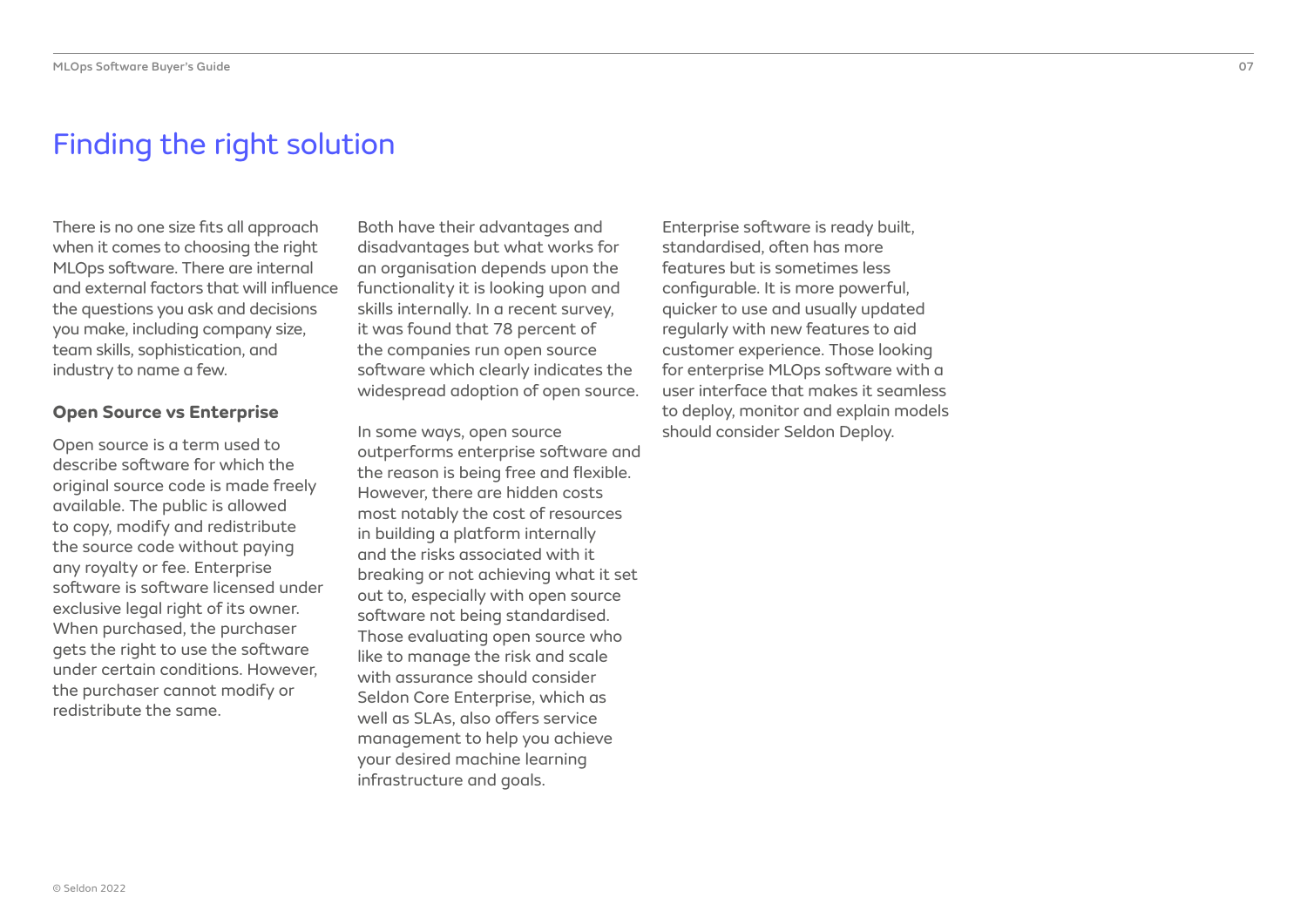### **Maturity**

MLOps is not only about technology, but also about the processes, operations and people involved. Using the maturity model will help you assess the current effectiveness of a team or tool to figure out what capabilities are needed to acquire next in order to improve performance, and become more mature as an organisation when it comes to machine learning.

Regardless of where you fall on the maturity model, you should be asking questions around your long term machine learning plans and objectives, and consider the bigger picture to future proof your infrastructure. Most organisations are at the serving maturity stage, but something we're seeing at Seldon is more interest in machine learning monitoring, and explainability features in highly regulated industries such as financial services.



### Managing models as you scale

Model management is a part of MLOps. ML models should be consistent, and meet business objectives at scale. Thus, it is important to have an easy-to-follow policy for model management. ML model management helps in the development, access, versioning and deployment of ML models.

When data scientists work on ML models, or apply them to a new domain, they run countless experiments with different model architectures, data sets and parameters to get the most optimum model. Keeping track of such experiments is crucial because without them, it is impossible to compare and select the best solution.

Effective model management helps teams and organisations:

- Proactively address common business concerns
- Enable reproducible experiments
- Support reusability
- Store, manage and search for features efficiently
- Manage users based on access rights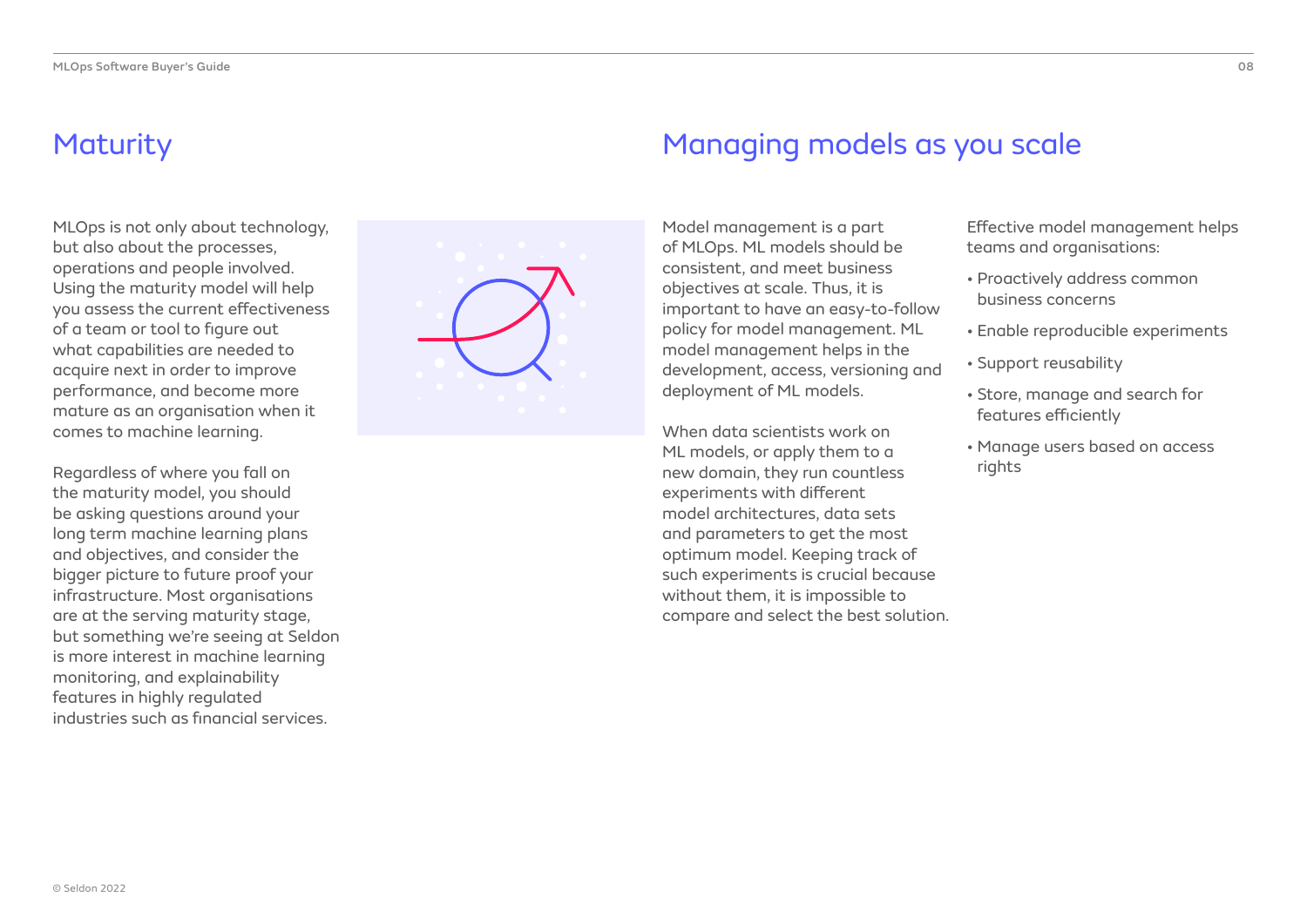# Optimising models

Over time, models are likely to decay as the data they were trained on becomes less relevant. This is when models start to perform less effectively and are due to be retrained. Something that is now becoming more common, and where a lot of organisations have shifted to in their machine learning maturity is the monitoring stage.

Organisations that are deploying ML and are not monitoring drift are at best slow to respond when performance dips or changes unexpectedly. An important consideration would be alerting tools to notify and give developers a faster feedback loop so they can improve future iterations more quickly.

Another important consideration is visibility through dashboards and metrics to give confidence in the performance of models and understanding of how your ML is performing against objectives. Finally, being able to run deployment strategies such as canaries or AB testing, will help constantly optimise models to ensure that the best performing model is running.

### Understanding models

The final stage of MLOPs maturity is around explainability, and is something that is prevalent in (although not limited to) highly regulated industries where compliance and transparency are critical.

MLOps software allows your stakeholders to understand why a model is performing the way it is. Having the right information at the right time allows you to answer to internal auditors and external regulators more quickly, and avoid non-compliance fines through successful model governance.

An important consideration here is to be able to understand model behavior and influences, and audit your model when it begins to become less effective – and to be able to do this quickly and easily. Another question you should consider is how you can ensure full accountability and traceability across all models.

As the number of models in production increases, this correlates as a challenge, and if a model stops performing or results in a compliance breach, it is important to be able to track this back, including version history.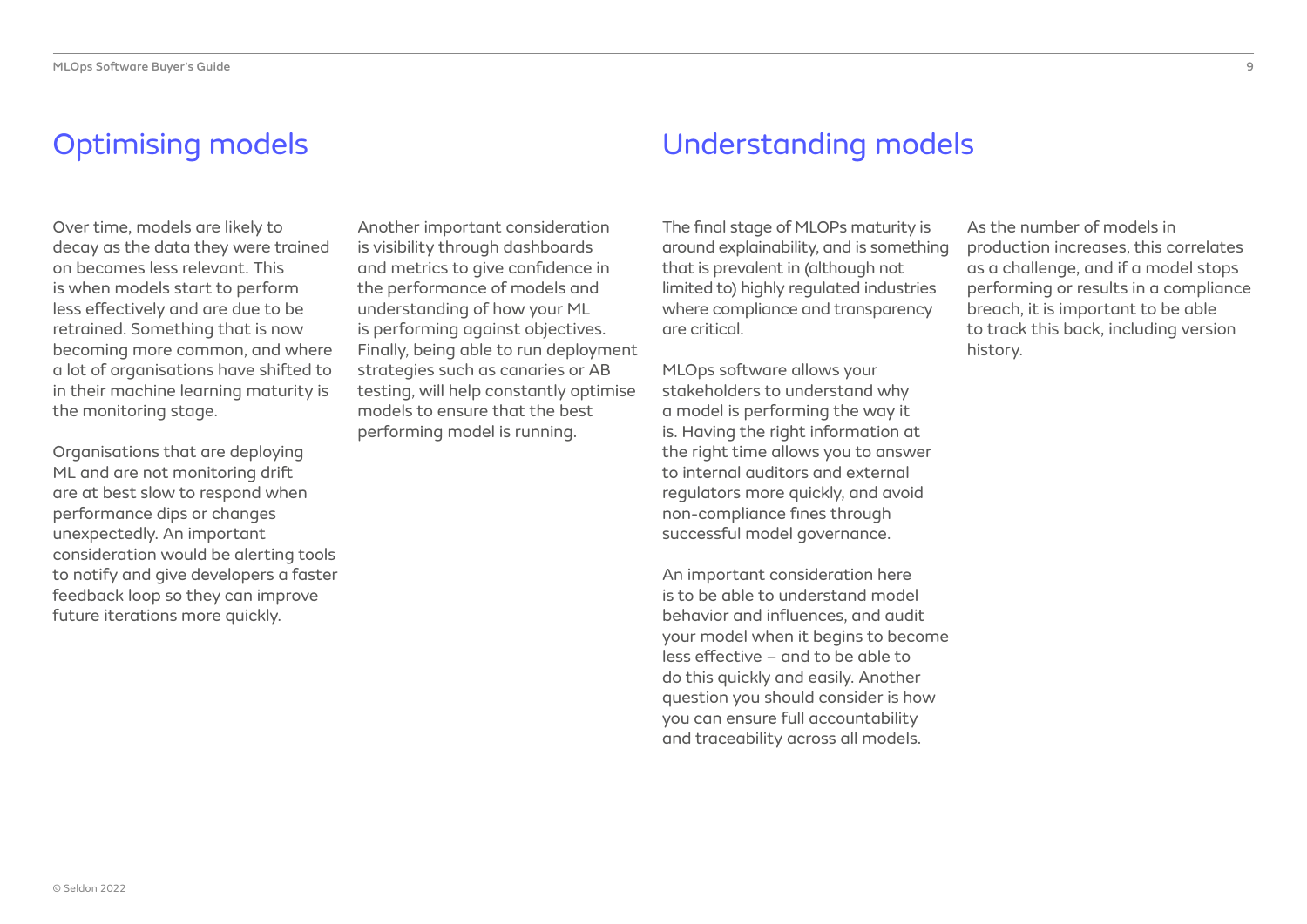### **Security**

MLOps is all about accelerating the machine learning lifecycle in a secure and trusted way. MLOps software must provide organisations the confidence of being able to ensure that data is secure and not shared openly, user access controls are developed properly and teams aren't overlapping.

To get models to production faster in a secure way, it is important to leverage multi-factor authentication, role-based authorisation, data encryption, and other security and privacy best practices. When businesses run the majority of their digital infrastructure on the back of ML, it is of paramount importance that the system is secure.



### Best of breed vs end-to-end

A huge topic in MLOps is whether to go down the path of best of breed or end-to-end platforms. There is no right or wrong answer to this, and the outcome will depend on company and team sizes, skills, company strategies and direction.

Often for smaller companies or teams, it makes sense to go with an out of the box platform with the ability to train models as well - this will mirror the team setup where the number of team members is small and manage the full pipeline. However, a common mistake made is going down this route when the machine learning operation is fastly expanding and becoming more sophisticated in approach.

Lengthy implementation periods make it difficult to replace poorperforming technology within the suite with more effective tools, limiting its value and return on investment, which is why we must consider the long-term goals and bigger picture.

For many organisations either now or in the future, you may need stronger serve, monitor, or explainability features, or you may plan to run complex inference pipelines. This is where best-of-breed platforms are more suitable. Flexibility is also an important consideration, in terms of language, connectivity with your wider digital ecosystem or servers in the cloud or on-premise.